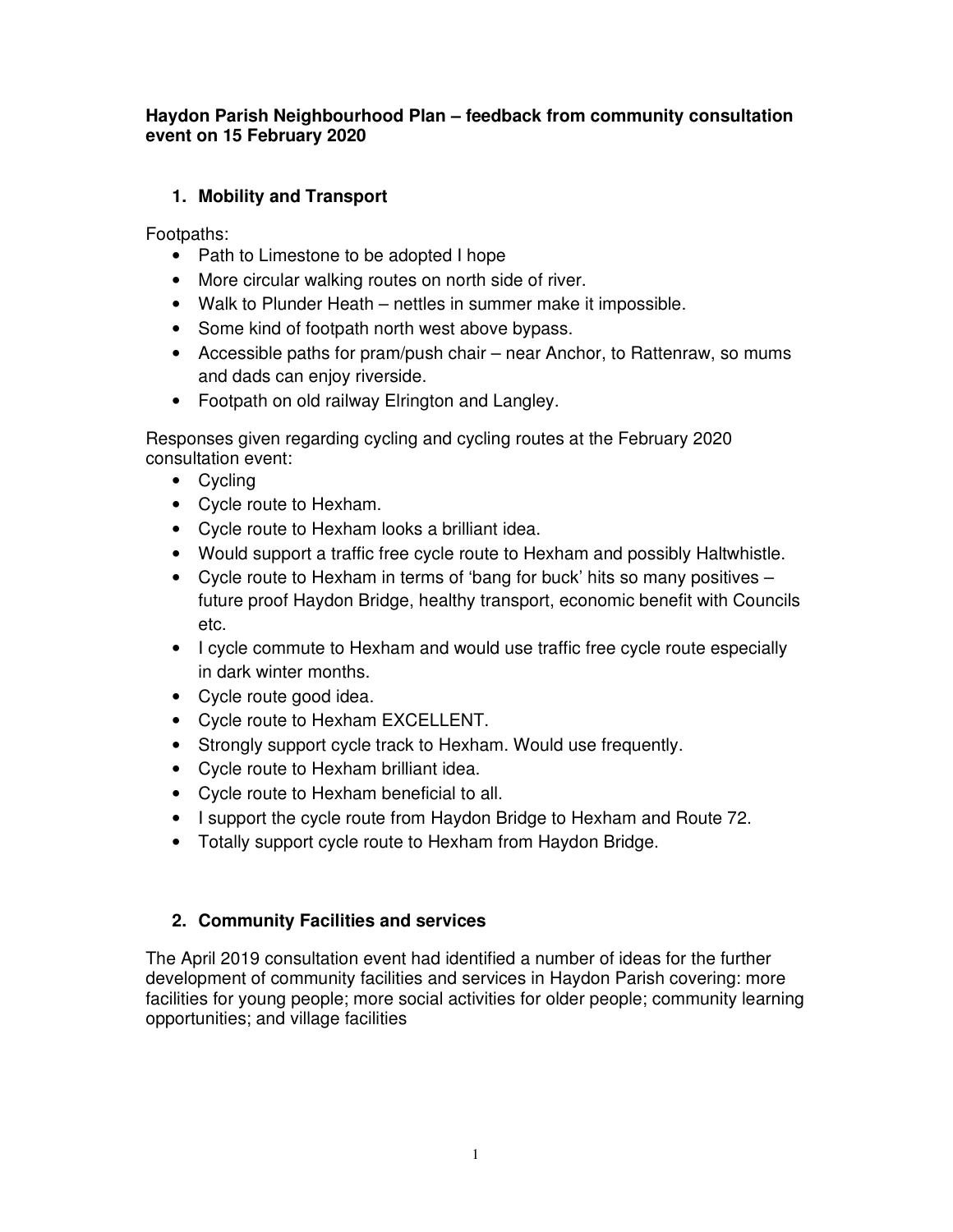#### **At the February 2020 consultation event the feedback to these ideas was:-**

1) Support for additional activities and facilities for young people like the youth club and skate park. Other ideas were: - something for under 2s, swings at the Showfield play area, a Young People's Art Club.

2) Support for more activities for older people - but nothing specific mentioned 3) Support for more community learning activities – BSL (British Sign Language), vocational activities e.g. arts, crafts, languages, rural skills 4) Support for a community cafe

5**)** Haydon Bridge Facebook Matters and the Haydon Bridge Village website were also mentioned as important sources of local information for the parish. IT connectivity and infrastructure are also essential to daily social life and to business and the educational sector and should be included somewhere in the plan, although it is more akin to physical infrastructure, like the roads network, rather than perhaps community facilities.

## **3. Local Green space to preserve**

| Land west of           | River walk east to              | Cricket pitch at     |
|------------------------|---------------------------------|----------------------|
| <b>Belmont Gardens</b> | <b>Riverside Picnic</b><br>area | <b>High School</b>   |
|                        |                                 |                      |
| Footpath behind        | River walk west to              | Haydon Bridge        |
| Anchor Hotel           | <b>Brigwood</b>                 | Football field       |
| <b>Langley Gardens</b> | Doorstep Green                  | Cemetery on          |
| play area              | and Primary school              | <b>Cemetery Road</b> |
|                        | sportsfield                     |                      |
| The Green at           | High School rugby               | <b>Station Road</b>  |
| <b>Strother Close</b>  | field                           | Allotments           |

There was support for protecting the following green space sites:

In addition:

There was some historical interest at Gees Wood (proposed new site) - Langley burn - which flows through the wood being the former mill race for Gees House at the southern end. There are lime ovens in some of the garden walls.

The land west of Belmont Gardens has historical interest being the grounds of the now demolished Linton House - the carriage gate posts are still standing on the site. The site has some ecological value - not least the mature tree specimens.

Feedback from the Benefice of St Cuthbert's has indicated that the graveyards at the Old Church, St Cuthbert's, and the graveyard north of Alexandra Terrace should not be designated as Local Green Space in the plan, as they already have church protection

## **4. Sustainability**

There was some general interest in developing a tree planting scheme with the community working with local land owners on tree planting for carbon capture and flood reduction.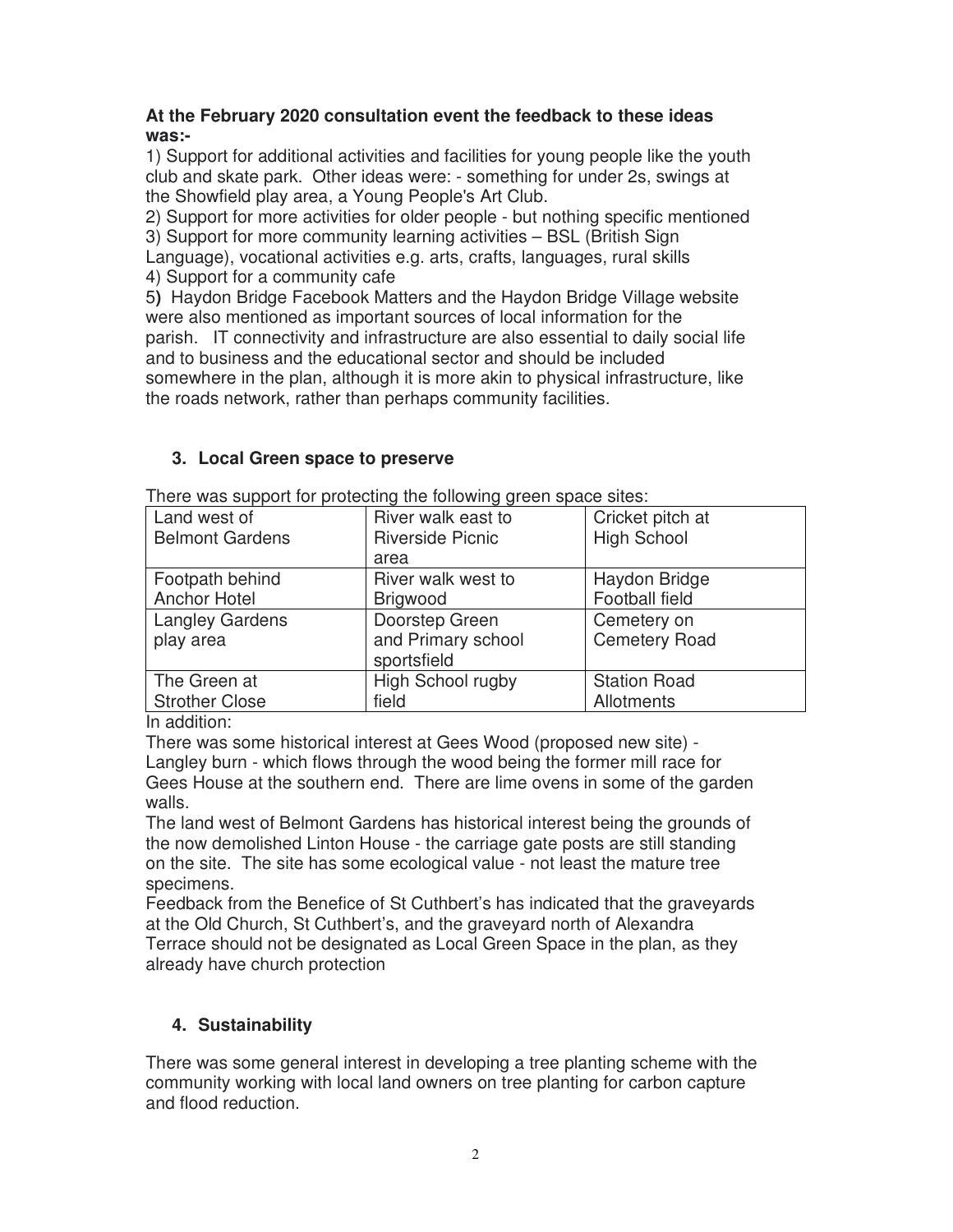## **5. Historic and built environment** (numbers = no. of responses)

1. Which features (built or natural) make the village an attractive place to live? How are they important to the character of the village and its surrounding area? Rural character - 2

Beautiful landscape environment, especially the river - 2

Green approaches to the village and the football fields

Community spirit and friendliness – 5 'Good sense of enclosure that fosters community and sense of belonging'; 'The friendliness of people, retailers and service providers. They give us a sense of 'home' rather than just 'place' ' I love the variety of landscape across the parish.

The old bridge, centre of the village, church all provide character and history The river and riverside walks and views  $-12$  – but better management of flooding

The ability to quickly and easily escape to unspoilt areas of the countryside The old bridge - 9 Centre point of the village

'The river and the old bridge are central to the parish, and together with the greenness of the surrounding countryside, gives the village its uniqueness Stone buildings – 5 – 'Stone built Northumbrian village'; 'traditionally

constructed buildings and streetscape in the village centre

The steep sided valley and surrounding hills - 3

Haydon Old Church - 2

St Cuthbert's - 3

The Library - 3

The schools  $-3$  - education from pre school to 18

Community centre;

Transport links and access to travel through train service and station - 5 Flower beds;

Woodland path and woods – 2 'rivers, woods and farmed fields are all important. I grew up as a child in the village and loved the surrounding area' Local events (e.g. beer festival; new year's eve fireworks; Haydon Hundred cyclo sportif);

Good pubs - 2

Langley Castle - 2

Keep fit (would like twice a week)

Comprehensive range of local services for a village of this size - 3

Access to shops  $-3$  'Most of all I love that I can get almost anything I need  $$ goods or services – in the area

Countryside walks

The schools are very important

The recreation ground is important for the ethos of the village

Not being too big – you still know who your neighbours are

The compact nature of the village and the proximity to open countryside (the settlement framed by the valley sides

Proximity of World Heritage Site (Hadrian's Wall); National Park and N Pennines AONB -2

The comparative affordability of housing (which probably contributes to the varied and interesting demography)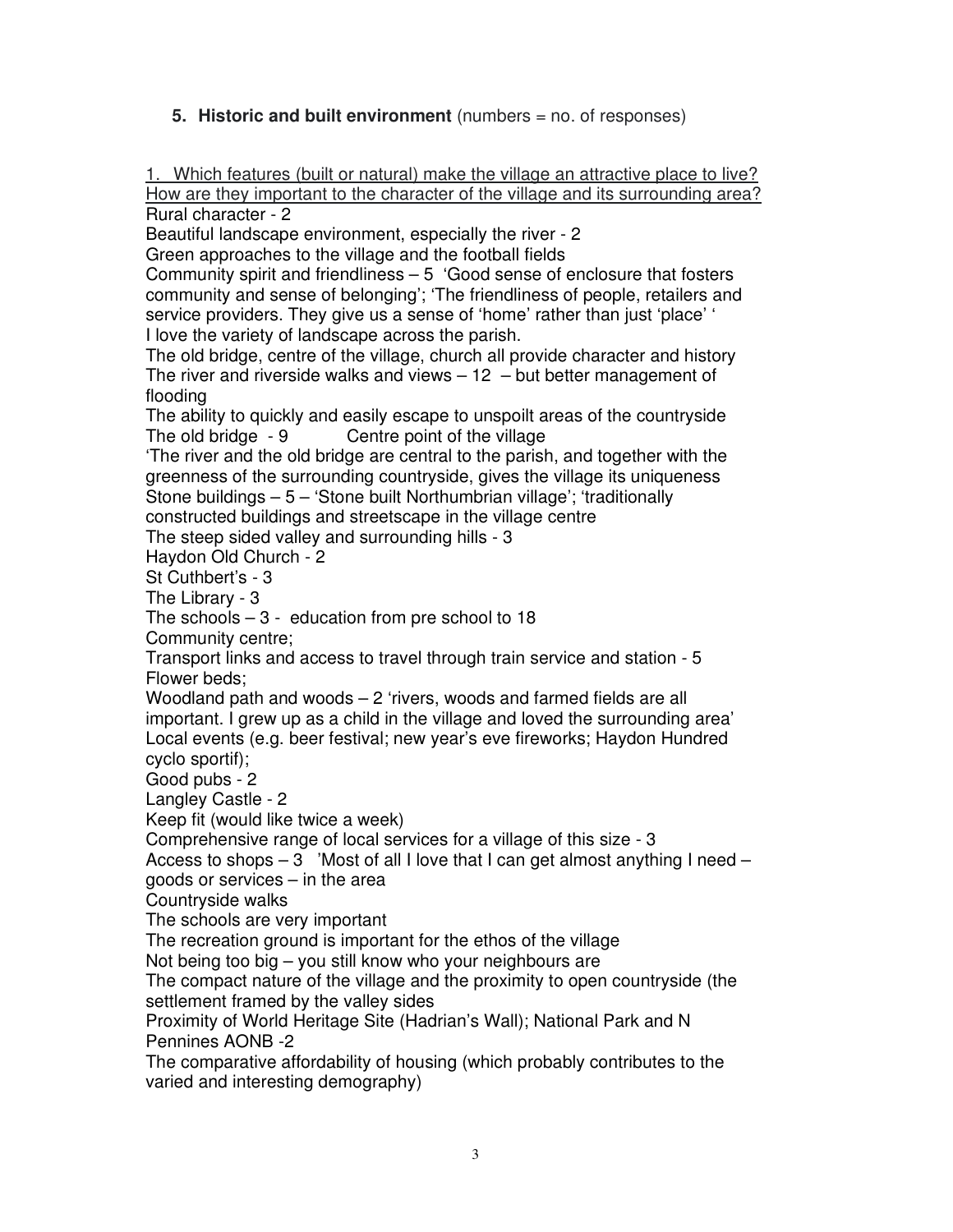2. Are there any areas which are particularly representative of local character and could inform future development? In relation to the conservation area, what criteria should be used when considering house alterations, extensions etc.?

Developments to existing properties should also respect the streetscape  $-2$ Emphasis must be on quality and type of materials, massing/scale/proportion rather than modern v vernacular. Modern design can be good within a conservation area provided it utilises quality materials in a sympathetic way. Some of the permitted dormer extensions are very damaging

No plastic doors and windows in conservation area Sticking to the style and materials of the original.

Conservation area: strict attention needed to e.g. window/door design, scale, consistency of materials etc

Almost all the HB housing stock is below modern standards for energy efficiency. The buildings which have a particular aesthetic appeal, the old ones, ought to be given preferential assistance for energy related modernisation. On the other hand, simply being old and quaint is not a sufficient reason to preserve buildings. Consideration should be given to creating favourable conditions for the replacement of unimprovable property. The future is more important than the past.

In terms of new development it is crucial to ensure that any new building is visually in keeping with the surrounding properties. Variation detracts from the overall appearance of the parish.- 3 'stone and blue slate houses in the centre of the village should be mirrored in new build'

Development should respect their surroundings. Good examples are Old Foundry Court and the Anchor Garage developments. Developments such as the Showfield, whilst possibly meeting a need do NOT respect the built or natural environment in either scale or appearance

'I have been impressed with the Anchor Garage development which sits very well within the streetscape'

Building works should be in keeping with the look of the street and surrounding areas

Extensions to be judged one at a time

Tree provision

Homes for the wildlife

Hedges instead of fences – very important

Access to Haydon Spa should be restored

Riverside walks

Flood plains

The Old Bridge, historic environment N and S of the river, compact buildings, sense of enclosure

Upland views N and S of the valley sides – must be retained - 2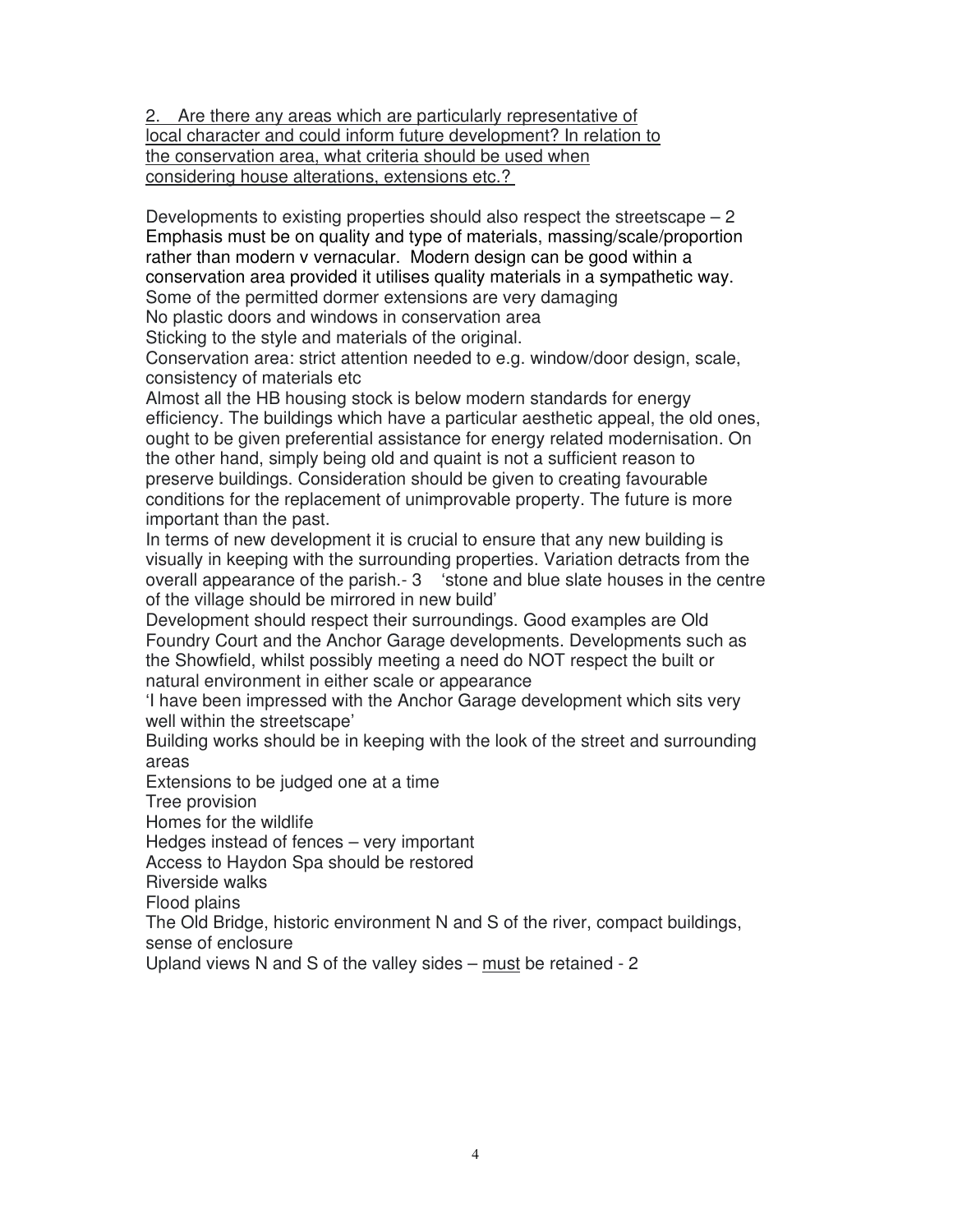#### 3. How do you understand the relationship between the village and the surrounding countryside? How is it used for recreation and if so which areas are especially important?

The village sits beautifully in the landscape, which makes it very special – there is fantastic countryside around for walking/cycling (NNPA/AONB etc) and great historical and industrial sites to see – also fantastic nature with SSI's and nature reserves such as Tony's Patch

The ability to quickly and easily escape to unspoilt areas of countryside is very important. We are very lucky to live within such a varied and beautiful Parish. For example the Haydon Hundred is enjoyed by cyclists from far and wide as the scenery and topography is so magnificent.

The countryside is an essential aspect of the village, especially in its visibility and proximity. Over development of the valley sides would compromise this. Access to historic sites and heritage within 10 miles: Roman, medieval;

industrial) should be treasured – can use facilities in Haydon Bridge as a hub Traditional pursuits such as fishing, walking, cycling and hunting (within the law).

Football and cricket have long local histories and occupy green spaces close to the village centre.

There are a wide range of other recreational pastimes, sporting and otherwise, such as junior rugby, bowling, dancing, book club, music, art and nature clubs, many supported by community buildings and schools

Crucial, it makes it a village.

Views should be accessible to all without more housing blocking views

There should be more encouragement of links between the countryside and schools/youth groups

River is particularly important

Access, parking, woodland

Walking - 3 'Great walking country but not enough circular off-road paths. Public footpaths  $-2$  But they can get overgrown and a lot are in poor condition and steep

The various footpaths around the parish appear to be well used by residents and visitors. New Alston is especially valued by dog walkers who drive there to be able to walk on the flat without traffic

Cycling - 2

Parking provision

Doorstep Green Park and play area a great asset - 2

Cycle path to Hexham would be a great improvement

Routes of access between village and countryside need constant maintenance and signposting

Very important living in a valley. The surrounding area is beautiful and is used for walking, fishing and teaching the children about nature

There is good access, going from the village to greenfields and woods with the network of paths

It struggles a bit to connect to the surrounding countryside – no public transport to N and S. Links to Hadrian's Wall and the Sill would be good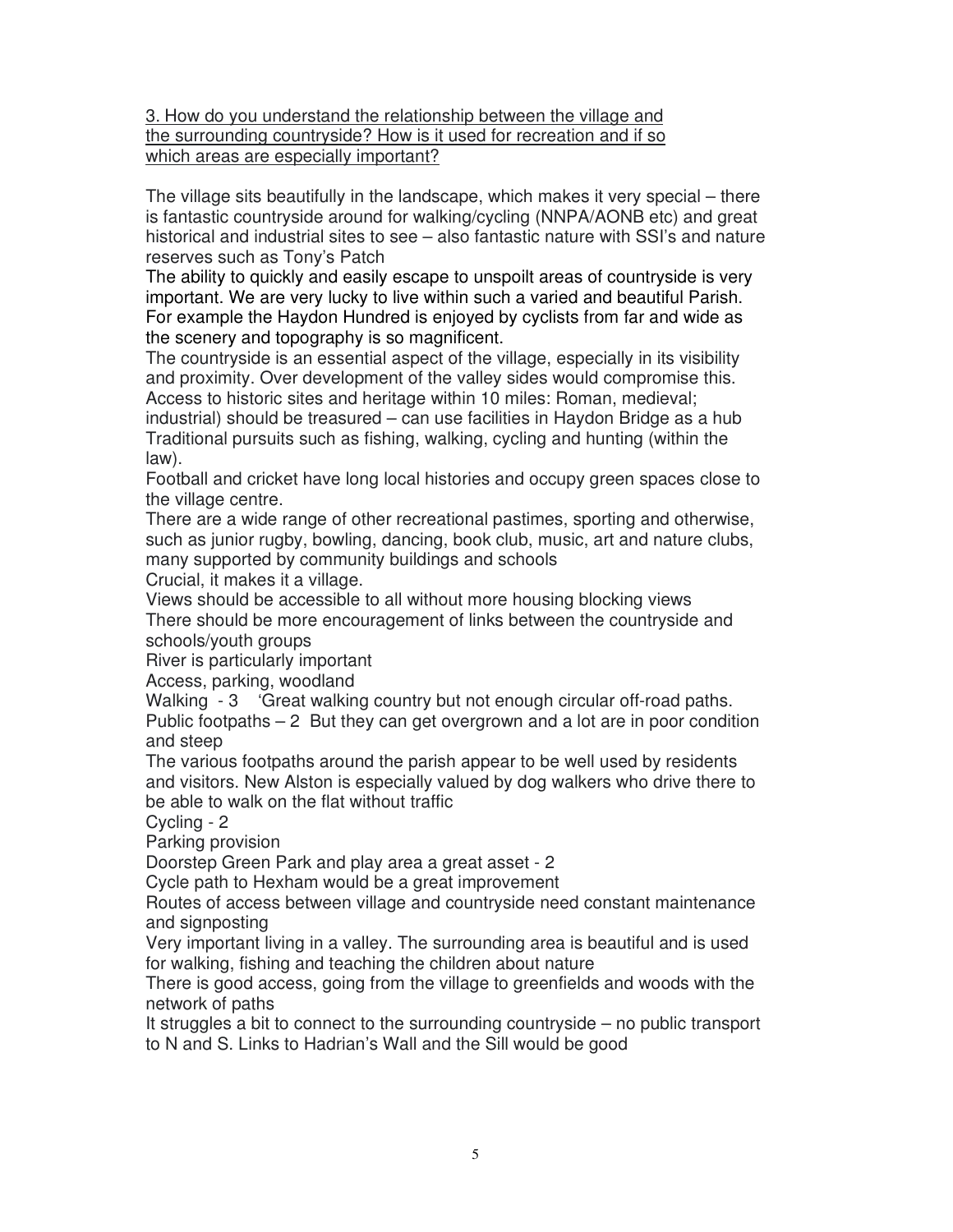4. Can you help us identify locally valued views and landmarks?

Views to and from St Cuthbert's Church and the war Memorial over the village from Church Street and from N Bank - 2

Perspectives on village from North Bank, Old Church, above Shaftoe School Views from Lands End Road looking east to the village - 2

View from New Alston/Chesterwood crossroads to Cold Fell and Cross Fell in Cumbria, HILLS IN County Durham, and Cheviot to the north - 6 Springwood

Threepwood to Langley path views - 2

Stublick Chimney and views to some of the mines - 2

Cemetery provides area of peace and tranquillity

Old bridge  $-7$  Old and new bridges and views from them 360 degrees Riverside views and riverside walks  $-5$  e.g. from behind the General Havelock Anchor Hotel

Views over the village from Tofts Farm and Haydon Old Church – 7

Views from the top of Lowgate Bank looking west over the village and river - 4 View to Roman wall/Housteads From Chesterwood/New Alston

Views from around Langley Castle

Views from the field above Shaftoe School

5. How well does the layout of existing streets function for their intended purpose – e.g. do main streets provide parking and access to shops and services, is there space for cyclists?

Much better since by-pass and we have now got one village again Island at the junction of Church Street and Ratclife Road must go immediately! Reasonably ok

In principle adequate, but capacity is limited and absence of car park (off road) would be problematic if the village expanded significantly

With toleration from road users the main streets, though occasionally crowded, suffice

Village parking a major problem which impacts on everything else – 6; need more off road parking; very little parking for shops and pubs which makes using them difficult. Shops are vital to keep the heart of the village

People parking on pavements; mobility scooters on footpaths – impossible! Parking on Ratcliffe Road and John Martin St. Ratcliffe Road very dangerous- 2 Regulation of the streets (e.g. with residents only schemes and yellow lines) should be avoided  $-2$ 

'Parking is a particular problem beside the old bridge/Co-op. I suspect many of the people who park on the double lines do not actually need to drive to the shops and could quite easily walk from their home. I use the Co-op regularly and very rarely see anyone doing such a large shop that a car is needed'. Need more designated off street parking areas – 2

Use the triangle of land west of Innerhaugh for parking for commercial vehicles that fill up many places in the village

Could the land for sale between the railway and Belmont be acquired for parking?

The patch of land between Peelwell and the North Bank could take several cars that park at the top of the North Bank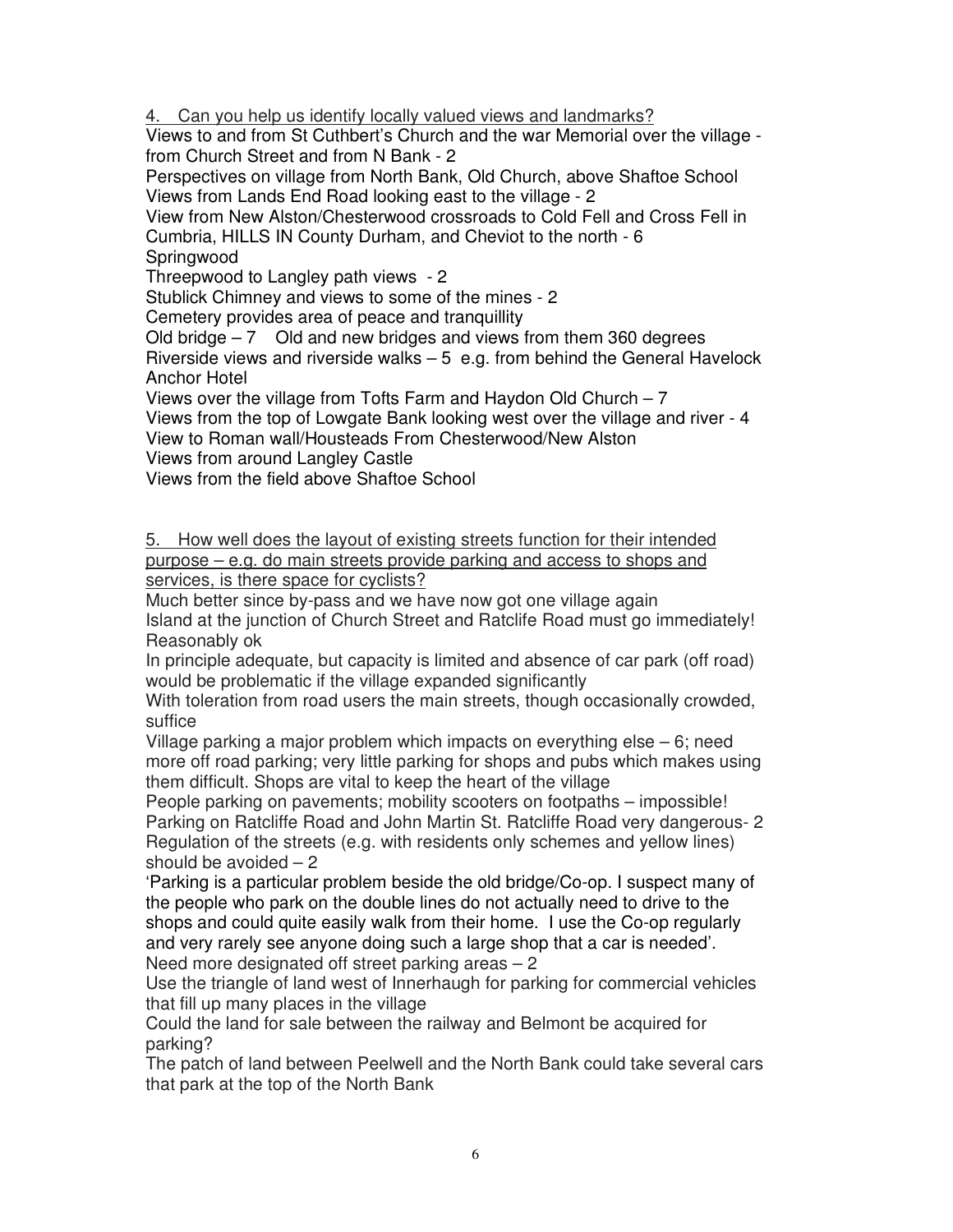Parking is generally available but could be improved if business vehicles parked to the rear of their premises

No, really need proper cycle parking provision and ebike and car charging points – 6 Could be cycle racks and lockers e.g. at the Railway station Any new parking needs to includes parking points

Central area needs double yellow lines enforcement - 3

Difficult to cycle through – too much parking on pavements e.g. John Martin St - 2

Poor access to main road because of parked cars

6. How well does pedestrian circulation work in and around the

village? How adequate is footpath provision?

Generally okay if clear of dog mess

In general, very well (2). Footpaths are adequate and well maintained and roads are safe to cross.

Reasonable well I would say although some of the back roads/paths are in poor condition for the more infirm of the community.

Adequate in the village centre, patchy outside.

Not enough dropped kerbs  $-$  (2); uneven pavements

Seems to be ok on the main streets. Can't speak for residential areas Need more or re-opened footpaths to create circular walking routes and enjoyment of river banks – 2 e.g. a circular walk over the old bridge, new bridge, John Martin Street with benches (for rest and views) – need to ask people with mobility problems

Footpaths are ok except when cars are parked on them

A footpath linking the riverside picnic area to Church Street through the churchyard would be good.

John Martin St poor for walking

Need lights on the path just before turning into the Showfield  $-2$ 

Adequate except for inconsiderate parking - 3

OK except to bottle bank – too far out of the centre of the village  $-2$  and you have to walk on the road if you have got a pram

Use of the subway should be encouraged

7. When new housing developments are planned for the village, what criteria are important to you? Eg location, appearance, vehicle access and car parking, affordability?

Location – must not breach the settlement boundary unless clear community need for housing and community approval

The Pennine character of the village should be preserved (fond hope). Swathes of red brick in a sandstone environment compromise its character (3). In a conservation area, what can be seen from it, especially up the valley sides, is as crucial as the townscape within. We must resist suburbanisation

There may be a need for affordable homes for rent, but otherwise the village is in danger of overdevelopment. None of the new developments have added services or facilities (beyond small playgrounds) and it is not certain even that such facilities away from the village centre would not harm the character.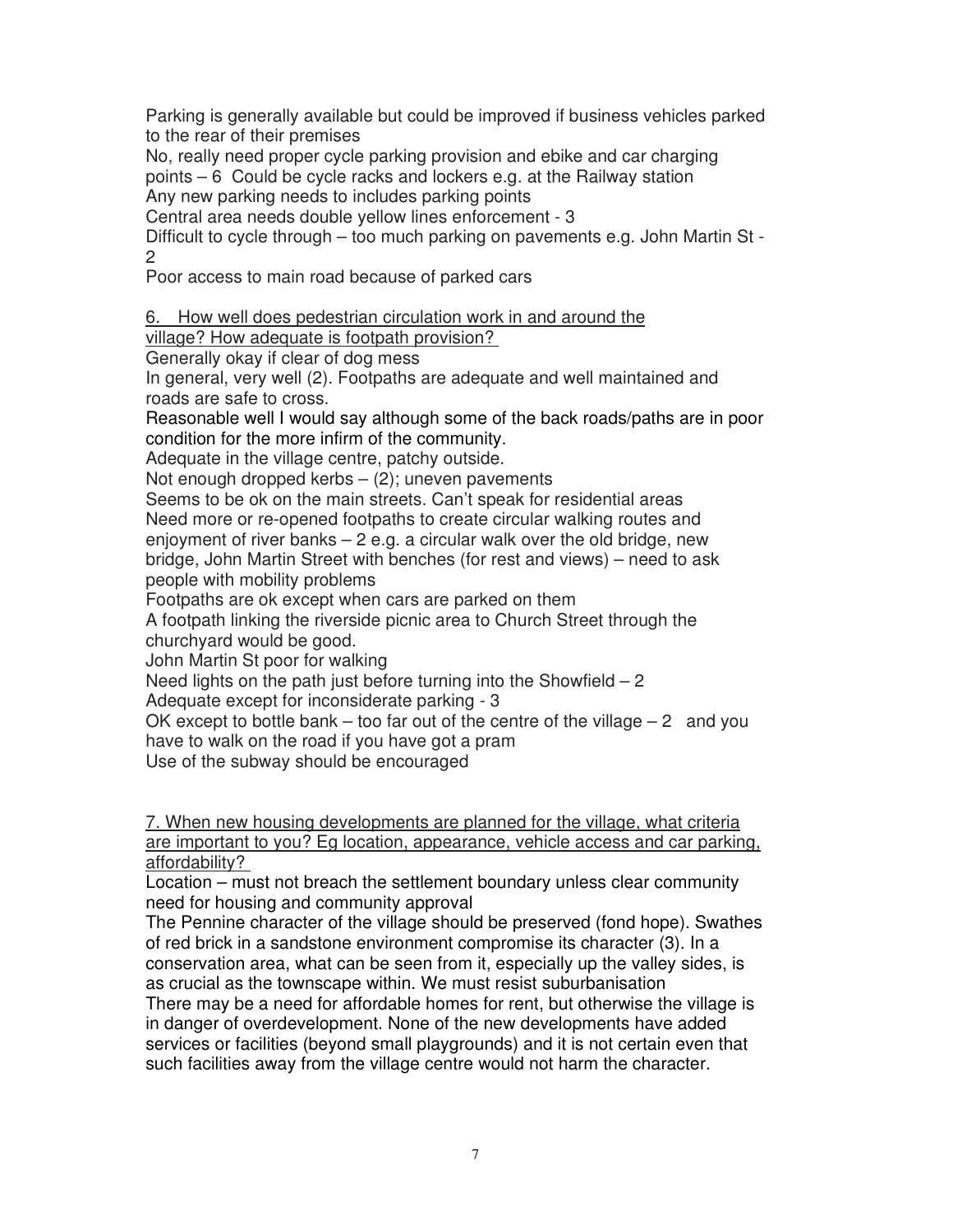We do not need any more housing. There is an oversupply, which means the housing market has gone stagnant. Single person housing is only housing needed. Now young people leave the village which spoils balance/age range Out of valley developments encourage car use for which there is not capacity at present

Low carbon - 3

More affordable homes - 10 with solar panels

Do we need future developments? If so it needs to be social housing Affordable housing is crucial to our community.

Affordability and suitability to the needs of local people.

Accommodation for both young families and single people of any age must be available as should opportunities to downsize for older households - 2 Appearance is important - 3– see Q2

All new building in the parish should be to Passivhaus standard or better. This does not exclude affordable housing - http://www.phhomes.co.uk/socialcommunity-self-build-

housing/ or https://specificationonline.co.uk/articles/2017-02-06/airflowdevelopments-ltd/uk-s-largest-ever-affordable-passive-house-scheme-benefitsfrom-airflow-mvhr-systems

The whole of the Strawberry Field site – west of the estate – could be an exemplar for affordable Passivhaus development.

NCC and the PC should not be shy about the use of novel and innovative house designs, materials and construction methods. We are building for the future, not the past.

There are many green field sites within the parish that could be used for 100% autonomous housing – no external connections for power, water or waste. Even if proposals are submitted for land outside the usual envelope they should be accepted as they point the way to the future. There are no good reasons why HB should not be a regional or national exemplar in this regard.

At the very least all new houses should have solar panels and maximum insulation.

Available to local residents  $-3$  Should have priority for housing Location

No more executive boxes

Can the village cope with new housing and remain a community

Encourage architectural innovation

More powers for innovative housing that compliments the existing heritage rules – e.g. using sustainable materials alongside older buildings

New housing brings the opportunity for significant sustainable

design/construction. This must be the way forward. Housing needs to be close enough to facilities for the occupants to want to use them, preferably without driving there.

Access a major problem e.g. Showfield. - 2

Enough parking for each house  $-4$  e.g. driveway for 2 vehicles per house; also restrict to 2 spaces per house (climate change)

Do not remove existing parking in the village unless it is replaced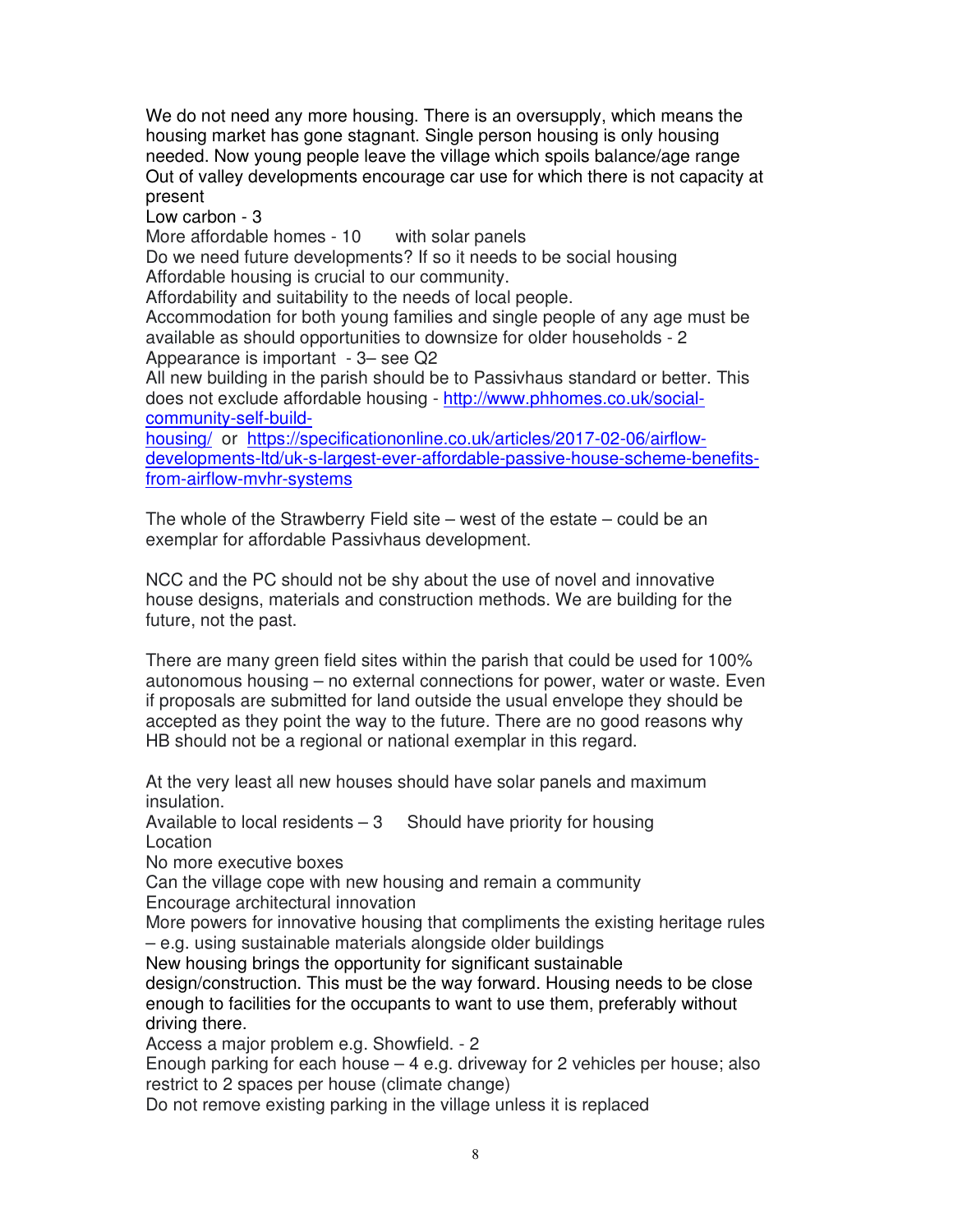Environment Agency not altering flooding criteria/risk of flooding New housing should not be at the expense of public space It is important that sewage/drainage is adequate to take new housing  $-3$ Housing for people wanting to downsize

8. What key issues are faced by residents in relation to proposed new developments in the village, whether retail, business or

housing?

Many new residents do not use the village as they travel out of the village for everything.

The village still has services and local tradespeople – makes it a vibrant hub There has been very little recent business or retail development, and little or no new space allocated for such.

Need to encourage retail/business development on the south bank, where some of the streets have a forlorn appearance

Village character must be retained. Haydon bridge is not a town, and the discourse must not slide into making urban/suburban/dormitory town assumptions – 4

Losing the ethos of what it is to be a village could be an issue Inadequate vehicle access to recent larger housing developments cause problems at existing bottlenecks (e.g. Shaftoe Street).

Houses are often offered to non locals making being able to stay in Haydon Bridge more difficult

Parking and access – 2

Increase in housing brings an increase in parking and cars. These days every household seems to have at least two cars – myself included! I suspect that these are for people to go to work. This will only reduce if significant

improvements are made to public transport and cycle routes. This means buyin from more than the Parish.

Planning permission for out of character buildings of no merit e.g. zinc roof 'barn' type house halfway up North Bank - 2

Roads are big enough to cope with extra cars

NIMBYISM

Drainage from inadequate water management systems, sewers and drains – to take the additional housing let alone new housing - 3

Insufficient facilities (retail) to keep £s in the village

We are almost certainly beyond 'peak car'. Travel and transport is going to be vastly different soon. Plan for the future not the past

Parish scale retail facilities could be supported by reductions in commercial rates

Over use of existing facilities e.g. health centre; schools; parking. Ensuring facilities such as schools and healthcare are adequate - 3

9. What facilities are needed in addition to those already present? How would they benefit residents, visitors and those who work in the village?

Health centre staffing. More appointments at GP surgery

Better public transport – 3 including outside the village; links to Hadrian's Wall and the Sill;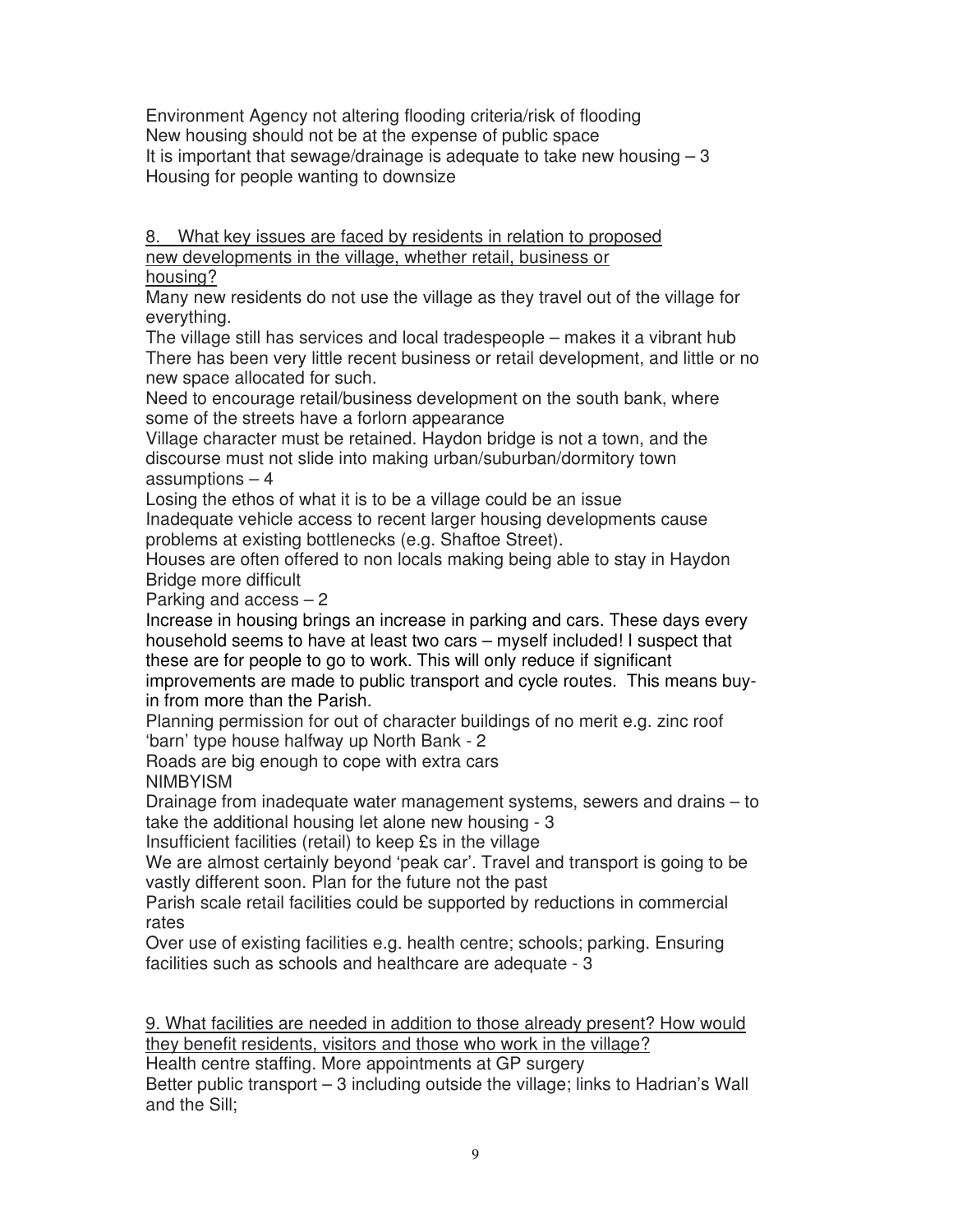Better train links to and beyond Hexham to Newcastle so do not wait ages for a connection; plus later trains to the pubs and restaurants and also allow residents the cultural delights of Newcastle and Carlisle (+ Hexham/Haltwhistle) More parking for car and bike - 3

Bike path to Hexham  $-2$  A decent cycle route to Hexham and Bardon Mill/Haltwhistle that does not involve using the A69 or other major road. We need to encourage more people to work within the Parish whether that be 'working from home' or small business units.

More EV charging points in the station car park and all round the estates - 2 A bakers in the village

A café/tea room  $-8$  to cater for villagers and visitors somewhere to linger that is not a pub

Provide swings on the Showfield for kids

Provision of free bags and dog bins at strategic point – need ways to encourage dog owners to pick up

More youth facilities

More activities for children – stay and play

Need to draw people to the village e.g. via a farmers market and craft stalls Gym  $-3$  so do not have to go to Hexham

Natural pool by the river

Circular footpaths

The facilities in the village are very good at the moment but in a rural environment they cannot be taken for granted

Open green spaces are limited. The fire station site could have provided an additional 'lung'

The village needs 'destination' shops and attractions aimed at visitors -2 Work units and storage needed

10. Are global challenges such as climate change, use of fossil fuels and greenhouse gas emissions important to you?

 $Yes - 18$ 

Very important – life or death in fact

Very, the most important

Very important – we have a biomass boiler and a hybrid car

Vital! The changes that are already apparent are merely the earliest hints at what is to come in the centuries ahead. Most people appear oblivious or in denial. Today's planning needs to be for the generations unborn

Yes but I am unsure just how much the Parish can do in this regard as resources are small. We need County Council buy-in as well as Government in order to make a proper impact.

11.What do you think we could do as individuals and as a community to respond to these challenges?

Urge that these be built into all planning applications, whether for homes, shops or businesses.

Small changes by everyone would combine to give required improvements and be possible and affordable – insultation/water butts/recycling/slow water course flow

Encourage local debate about how concerted activity could be encouraged